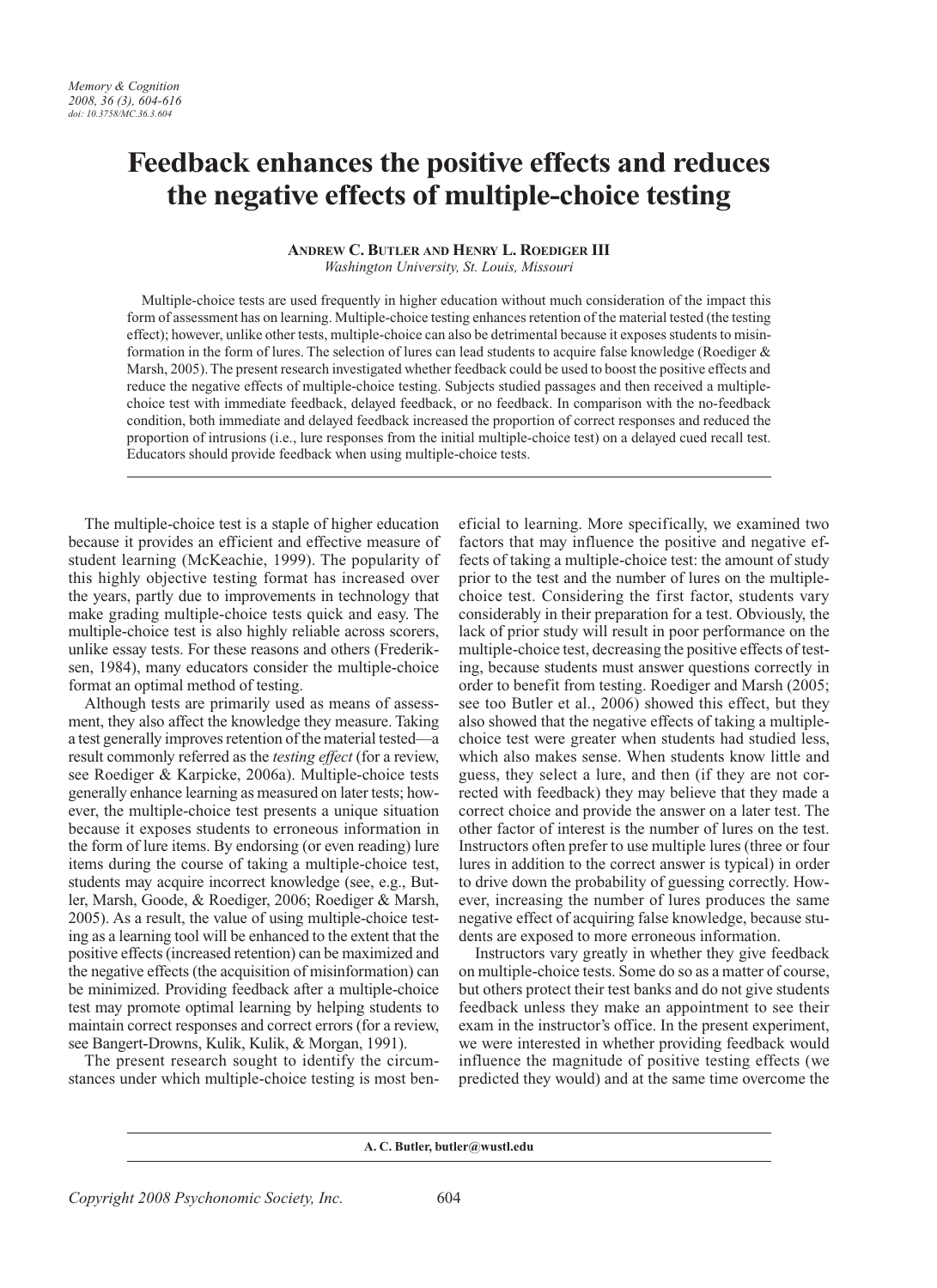# **Testing Benefits Retention**

The act of retrieving information from memory serves to modify the memory trace and increase the probability of future retrieval success (see, e.g., Carrier & Pashler, 1992; McDaniel & Masson, 1985; Tulving, 1967; Wheeler & Roediger, 1992). Because of the mnemonic benefit conferred by retrieval, many researchers have argued that tests should be used as learning tools in the classroom (e.g., Bangert-Drowns, Kulik, & Kulik, 1991; Foos & Fisher, 1988; Glover, 1989; Jones, 1923–1924; Roediger & Karpicke, 2006b). Indeed, recent research suggests that testing produces long-lasting benefits for retention of complex, educationally relevant materials (Butler & Roediger, 2007; McDaniel, Anderson, Derbish, & Morrisette, 2007).

With respect to multiple-choice tests in particular, previous research has shown that taking an initial multiplechoice test leads to superior performance on a subsequent test in comparison with not taking an initial test, regardless of whether the final test format is multiple-choice (see, e.g., Duchastel & Nungester, 1982; McDaniel et al., 2007) or cued recall (e.g., Butler & Roediger, 2007; McDaniel & Masson, 1985; Roediger & Marsh, 2005). For example, Butler, Karpicke, and Roediger (2007) had students study prose passages and then take an initial multiple-choice test that covered the material in the passages. On a subsequent cued recall test, subjects produced a higher proportion of correct responses for previously tested items than for a subset of the items that were not tested on the initial multiple-choice test.

# **Exposing Students to Misinformation**

Although testing generally enhances retention of the material, studies that utilize multiple-choice tests have also revealed negative consequences of exposing students to incorrect information. Taking a multiple-choice test leads subjects to assign higher "truth" values to false statements that appeared on the earlier multiple-choice test than to novel false statements (Toppino & Luipersbeck, 1993). Similarly, research has shown that exposure to incorrect spellings (Brown, 1988; Jacoby & Hollingshead, 1990) or false facts embedded within a passage (Marsh, Meade, & Roediger, 2003) can interfere with memory for correct spellings and facts, respectively. In addition, exposure to incorrect information can have a negative effect on subsequent test performance, even when the exposure occurs after the initial test (see, e.g., Brown, Schilling, & Hockensmith, 1999). However, the most detrimental effect of multiple-choice testing probably occurs when students endorse a lure, believing it to be the correct response. After selecting a lure on an initial multiple-choice test, students tend to produce that lure when prompted with the same question on a subsequent cued recall test (Butler et al., 2006; Roediger & Marsh, 2005). Moreover,

Schooler, Foster, and Loftus (1988) found an impairing effect of endorsing a lure even when the endorsed lure was not included on the final test, indicating that the negative effects of committing an error on a multiple-choice test are not completely due to a bias for maintaining the same response. In essence, the persistence of incorrect responses indicates that students are acquiring false knowledge through multiple-choice testing—an outcome that is especially troubling given the power of testing to enhance retention (of incorrect facts, in this case).

A primary determinant of the magnitude of these negative effects is the level of performance on the multiple-choice test: As students commit more errors, the opportunities for acquiring false knowledge grow. One factor that influences the level of performance is test difficulty. Although test difficulty can be operationalized in many ways, a simple and systematic method for manipulating test difficulty is varying the number of multiple-choice alternatives. For example, Roediger and Marsh (2005) had subjects read prose passages and then take a multiple-choice test that contained equal numbers of two-, four-, and six-alternative questions. As the number of alternatives on the initial multiple-choice test increased, the proportion of correct responses on the multiple-choice test decreased. Then, after a delay, subjects took a comprehensive cued recall test. Increasing the number of lures on the multiple-choice test led to a decrease in the proportion of correct responses and an increase in the proportion of lures produced on the later cued recall tests. As was noted previously, Roediger and Marsh showed that the amount of prior study affected performance on an initial multiple-choice test and, as a result, on the final cued recall test as well. When students were not given the opportunity to read the passages and took the initial test "cold," they performed worse on both the initial multiple-choice test and the final cued recall test than they did when they studied the material.

#### **Feedback Boosts Retention and Corrects Errors**

One potential method for increasing the benefits of testing and reducing the negative effects of exposing students to misinformation is to provide feedback after testing. Feedback allows students to correct errors (Bangert-Drowns, Kulik, Kulik, & Morgan, 1991) and maintain correct responses (Butler, Karpicke, & Roediger, in press), resulting in superior performance on a subsequent test in comparison with no feedback (McDaniel & Fisher, 1991). The type of feedback provided can range from a simple indication of whether the response is correct or incorrect (see, e.g., Schroth, 1977) to an elaborate explanation of why a certain response is correct (e.g., Tait, Hartley, & Anderson, 1973), to a full re-presentation of the original study materials that allows students to determine the accuracy of their responses (Agarwal, Karpicke, Kang, Roediger, & McDermott, in press). Perhaps the most critical piece of information in the feedback message is the correct response, which permits students to both evaluate the accuracy of their knowledge and encode the correct response, if necessary. Consequently, providing the correct response is more effective than simply indicating whether the response is correct or incorrect (e.g., Gilman, 1969;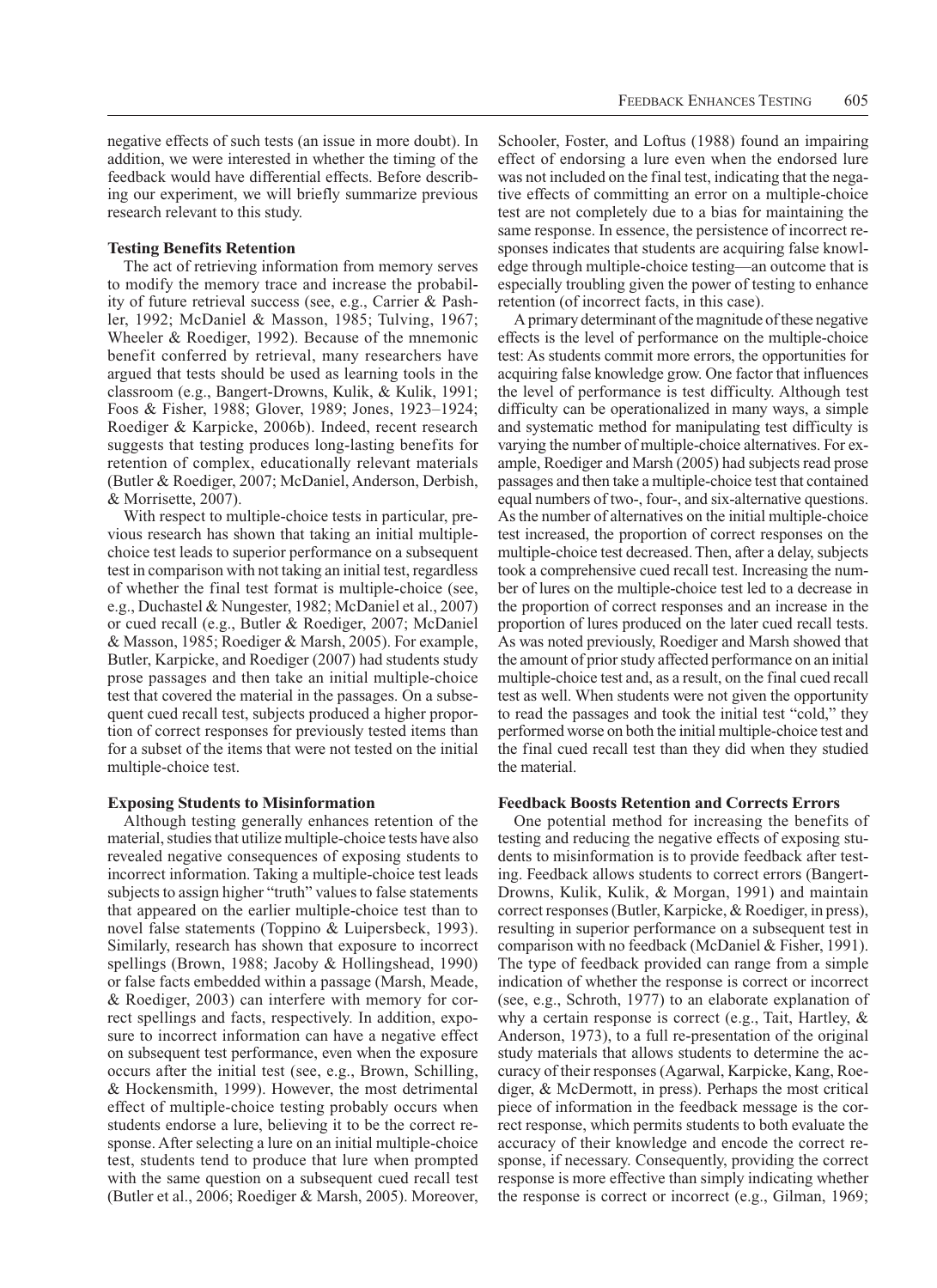Pashler, Cepeda, Wixted, & Rohrer, 2005; for a metaanalysis see Bangert-Drowns, Kulik, Kulik, & Morgan, 1991). The feedback message may also include other information, such as a re-presentation of the question and/ or the student's prior response, both of which help to reestablish the original context and permit the student to fully process the feedback. Such contextual reinstatement is especially critical when feedback is given after a delay.

Another important consideration is when to deliver the feedback to the student. In contrast with the general consensus about the types of feedback that work best, there is substantial disagreement about the optimal timing of feedback (for a review, see Kulik & Kulik, 1988). Motivated by behavioral theories of reinforcement, some researchers have argued that feedback should be given as soon as possible after an error in order to eliminate incorrect responses (see, e.g., Skinner, 1954), a position supported by numerous studies that have conceptualized feedback as reinforcement (e.g., Angell, 1949; Bourne, 1957; Paige, 1966; Sullivan, Schutz, & Baker, 1971). However, others have contended that feedback is functionally different from reinforcement and that delayed feedback is more effective because it gives errors a chance to dissipate, making the process of learning the correct response easier (e.g., Kulhavy, 1977; Kulhavy & Anderson, 1972; Kulhavy & Stock, 1989). Indeed, many studies have found delayed feedback to be more beneficial to the learning and retention of information than immediate feedback (e.g., Brackbill, Bravos, & Starr, 1962; Butler et al., 2007; Sturges, 1969; Surber & Anderson, 1975). For the most part, these disparate results have yet to be reconciled, feeding the debate about the optimal timing of feedback.

# **Report Option: Responding and Belief in Correctness**

In most testing situations in the classroom, students are not penalized for guessing on multiple-choice tests; rather, the instructor simply calculates the proportion of answers that are correct. A final interest in the present research was trying to assess both student responding and student belief in what answers were actually correct. If students acquire information from a multiple-choice test (whether correct or incorrect), do they believe that the information is correct? When students retrieve information on a test, they can assess various aspects of knowledge to determine its accuracy. In most metamemory situations, such monitoring processes lead to relatively accurate memory reports, because people control whether or not to report the information retrieved. However, educational testing is one area in which forced report dominates. On most classroom tests, the potential for full or partial credit exists, and there is often no penalty for guessing. As a result, students are encouraged to answer every question regardless of the perceived accuracy of the candidate response, making it hard to ascertain whether or not they actually believe in the correctness of any given response.

An interesting way to assess students' belief in the correctness of their knowledge is to manipulate the report option on the final test. Forced report instructions require subjects to respond to every question or to produce a predetermined number of responses, generally resulting in the production of a large amount of incorrect information (see, e.g., Roediger & Payne, 1985). In contrast, free report instructions allow subjects to volunteer or withhold responses, which often leads to enhanced memory accuracy in comparison with forced report (e.g., Koriat & Goldsmith, 1994, 1996). Thus, a manipulation of report option will help to gauge what people really know and what they will report on a test.

# **The Present Research**

The present research examined the effects of three variables on learning from a multiple-choice test in hopes of finding situations that maximize positive effects of multiple-choice testing while minimizing the negative effects. Students were randomly assigned to one of three initial study conditions: no exposure to the material (no study), a brief reading of the material (study), or a brief reading of the material combined with a rereading of the key sentences (restudy). The no-study and study conditions were similar to those employed in previous research on this topic (e.g., Roediger & Marsh, 2005). The restudy condition was designed to boost performance on the multiple-choice test above that of the study condition. The rereading of the key sentences was intended to be analogous to students reading through their notes or returning to the parts of the passage that they highlighted. Next, all subjects took a multiple-choice test with equal numbers of two-, four-, and six-alternative questions. For each response on the multiple-choice test, they received no feedback, immediate feedback, or delayed feedback. An additional subset of items was never tested to serve as a baseline for comparison with the testing conditions. Finally, after a 1-week delay, subjects returned for a comprehensive cued recall test. This final test used Koriat and Goldsmith's (1996) procedure in which a forced report phase that required guessing was followed by a free report phase in which the responses were judged for correctness.

On the basis of the testing-effect literature reviewed previously, we predicted an overall benefit in performance on the final cued recall test for items tested on the initial multiple-choice test relative to items not initially tested. However, we expected the magnitude of this testing effect to be determined by the amount of prior study and the number of multiple-choice alternatives. More specifically, a greater amount of prior study should lead to better performance on the initial multiple-choice test, resulting in a higher proportion of correct responses and a lower proportion of intrusions (lure responses from the initial multiple-choice test) on the final cued recall test. Similarly, fewer multiple-choice alternatives should lead to better performance on the initial multiple-choice test, resulting in a higher proportion of correct responses and lower proportion of intrusions on the final cued recall test. Thus, performance on the initial multiple-choice test was expected to play a large role in determining performance on the subsequent cued recall test when feedback was not provided. We expected feedback to have positive effects on both correct and incorrect responses (perhaps elimi-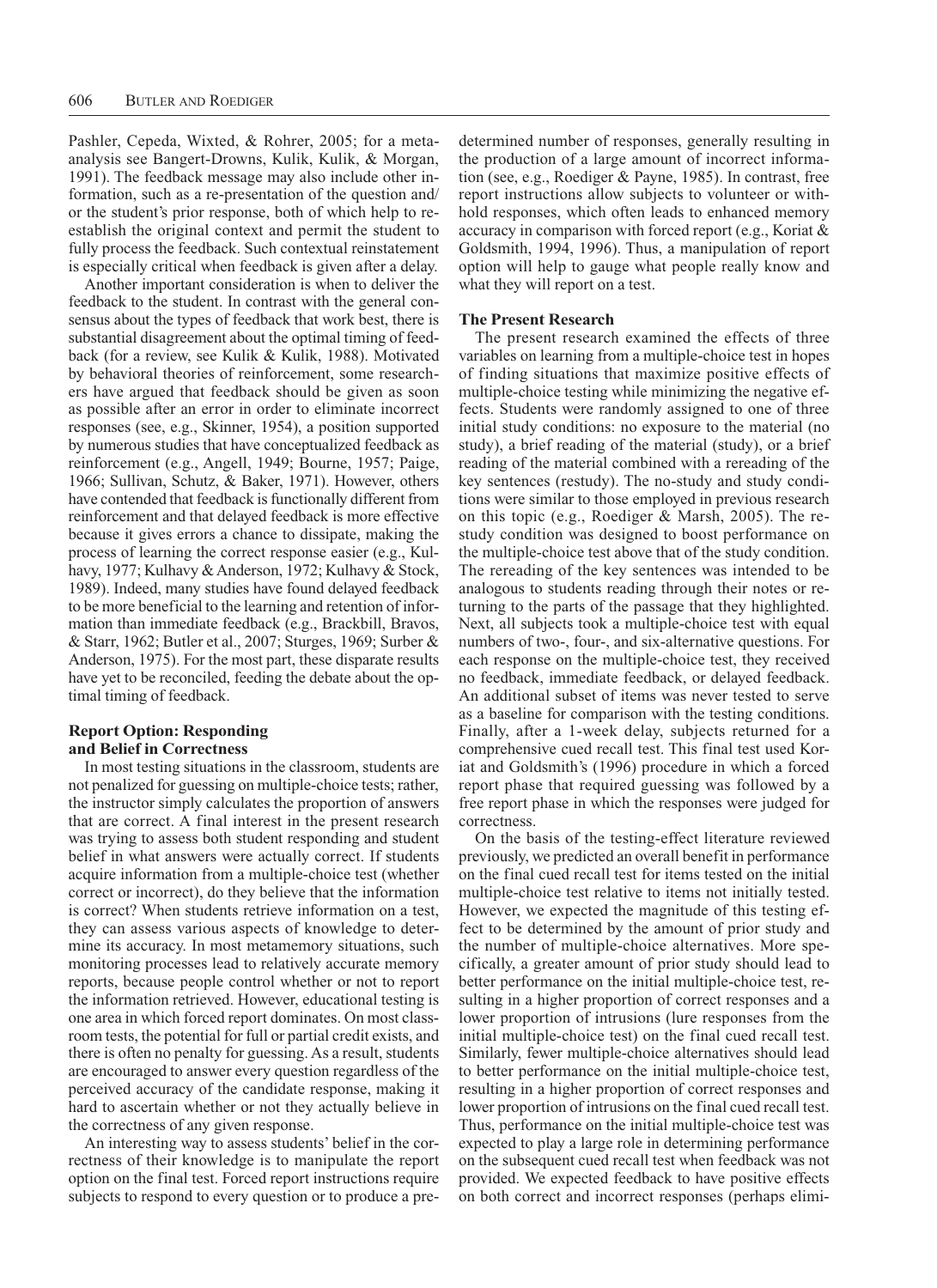nating the negative effects of multiple-choice testing). We anticipated that feedback would allow students to correct their errors, leading to a reduction of the proportion of intrusions produced on the cued recall test, and that feedback would help to maintain correct responses made on the initial multiple-choice test.

A primary purpose of the present experiment was to explore any novel interactions among the three variables of interest. Although each of the variables included has been investigated in previous research, no study has manipulated all three within a single experiment. As was described previously, the amount of prior study and the number of multiple-choice alternatives variables were expected to have separate and additive effects on cued recall test performance in the absence of feedback. However, it was less clear whether (and how) the pattern of cued recall test performance produced by these two variables would be altered when feedback was provided. There were at least two potential hypotheses about how feedback would interact with the amount of prior study and the number of multiple-choice alternatives variables. One possible outcome was that the provision of feedback would increase the proportion of correct responses and reduce the proportion of intrusions, but would leave the overall pattern of effects observed in the no-feedback condition intact (e.g., a smaller increase in production of lures on the final test as a function of number of alternatives on the prior test). Another possible outcome would be for feedback to completely eliminate the effects of prior study and the number of multiple-choice alternatives on final cued recall, bringing performance in all conditions up to the same level. Similarly, several hypotheses could be generated about the optimal timing of feedback. However, we predicted that delayed feedback would lead to superior performance in comparison with immediate feedback because of the added benefits of allowing the incorrect response to dissipate (see, e.g., Kulhavy & Anderson, 1972) and providing a spaced presentation of the material (see Dempster, 1989) in the case of delayed feedback.

We also manipulated report option on the final cued recall test. We expected that free report would reduce the overall proportion of intrusions in comparison with forced report. However, students' ultimate success at restricting their report to correct responses hinges upon their ability to differentiate between correct and incorrect responses. If students cannot effectively make such a distinction, then free report may result in the reduction of both correct and incorrect responses in comparison with forced report. Thus, manipulating report option permits us to examine students' metamemorial knowledge of their responding.

# **Method**

#### **Subjects**

Seventy-two undergraduate psychology students at Washington University in St. Louis participated for course credit or pay (\$20). They were treated in accordance with the "Ethical Principles of Psychologists and Code of Conduct" (American Psychological Association, 2002).

#### **Design**

The experiment used a 3 (amount of prior study: no study, study, restudy)  $\times$  3 (number of multiple-choice alternatives: two, four,  $six) \times 3$  (feedback condition: no feedback, immediate feedback, delayed feedback)  $\times$  2 (report option: forced report and free report) mixed design. In addition, the experiment included a control condition in which no multiple-choice test was given on some material (no test). This condition could not be crossed with the number of multiple-choice alternatives factor and is therefore not fully incorporated into the main design (see the counterbalancing section). The number of multiple-choice alternatives and the feedback-condition variables were manipulated within subjects and between materials. The amount-of-prior-study variable was manipulated between subjects. Report option was manipulated within subjects during the cued recall test on all items.

#### **Materials and Counterbalancing**

Stimuli consisted of a set of 12 prose passages covering a variety of historical topics (e.g., the Khmer Rouge). The passages were developed using information obtained from two online encyclopedias (www.encyclopedia.com and www.en.wikipedia.org). Each passage contained approximately 400 words arranged into four paragraphs. Four facts were identified in each passage, with each fact corresponding to one of the four paragraphs. The "key sentences" that subjects in the restudy condition were given to reread consisted of the sentences from the passage that contained these facts. A question was designed to test each fact from the passage using a fill-inthe-blank format. The correct response to each question (henceforth referred to as the *target*) consisted of a short phrase between one and three words in length. For example, *Many of the leaders of the Khmer Rouge were educated in* poses of the multiple-choice test, five plausible lures were developed for each question for the six-alternative condition (the correct answer plus five lures). Two lures were randomly removed to create the four-alternative condition, and four lures were randomly removed to create the two-alternative condition. No lure or target appeared as a potential answer to another question.

The experimental materials were counterbalanced in several ways. First, across subjects, each passage was used in each condition an equal number of times. In order to accomplish this, the materials were divided into four sets of three passages. The four sets were then rotated through the three feedback conditions (no feedback, immediate feedback, delayed feedback) and the no-test control condition to create four versions of the multiple-choice test. Then, within each version, the three passages in each test condition were rotated through the number of multiple-choice alternative conditions (two, four, six) to create a total of 12 versions of the multiple-choice test. Second, for each of the 12 versions of the multiple-choice test, the target appeared equally in each possible position in comparison with the lures across the items within each multiple-choice alternatives condition. For example, in the four-alternative condition, the target appeared three times in the first, second, third, and fourth positions.

#### **Procedure**

The entire experiment was conducted on PCs using E-Prime software (Schneider, Eschman, & Zuccolotto, 2002) and involved two sessions that were spaced 1 week apart.

**Session 1**. Subjects began with a study phase in which treatment was given according to a randomly assigned condition: no study, study, or restudy. Those in the no-study condition did not read the passages and skipped ahead to the filler task (playing a Pac-Man video game for 5 min) that separated the study phase from the multiple-choice test. Each subject in the study condition read through all 12 passages in a different order, which was randomly determined by the computer at the start of the session. The passages were presented one half at a time (approximately 200 words), with each half appearing on the screen for 30 sec. Subjects in the restudy condition read through the full set of passages in the same manner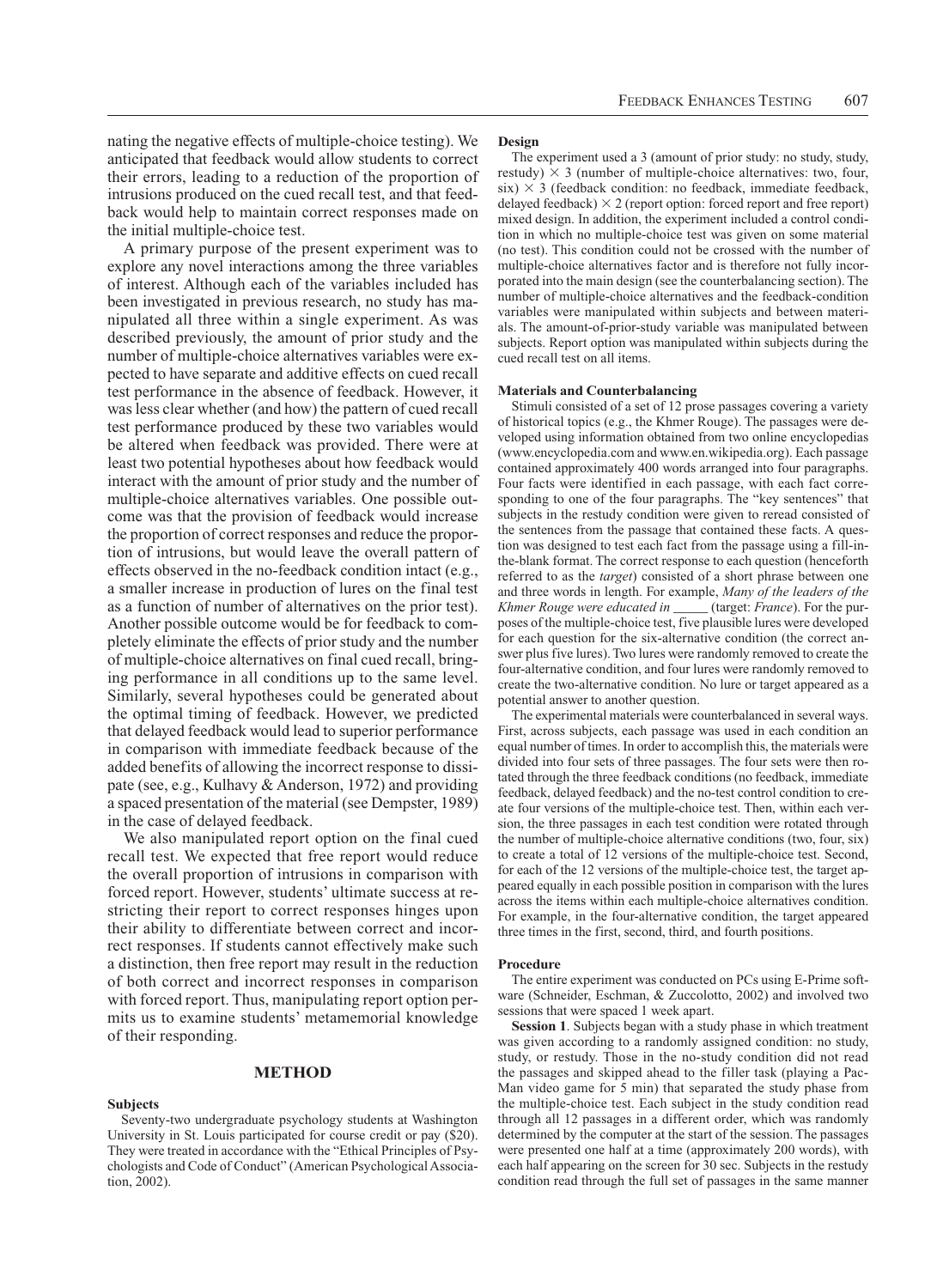as did those in the study condition. However, after reading the passages, they engaged in the filler task for 2 min and then reread the key sentences that contained information on the tests from each passage. The key sentences were grouped by passage, and each group of sentences was displayed for 30 sec. Again, the computer randomly determined a different presentation order for each subject.

Prior to taking the multiple-choice test, all subjects engaged in a filler task (Pac-Man) for 5 min. After the filler task, they received instructions about the multiple-choice test (those in the no-study condition were told that it was a general knowledge test). The test was self-paced and consisted of 42 questions. The first 6 questions were always filler items in order to ensure that subjects did not have information from the last passage in working memory. Subjects in the study and restudy conditions were told that these items were practice questions. The remaining 36 questions corresponded to the passages in the three feedback conditions (no feedback, immediate feedback, delayed feedback). With the exception of the filler questions, which were always presented first, the computer randomized the presentation of the questions so that each subject received a different order. Each question was presented at the top of the screen with the alternatives listed below. The position of the target in comparison with the lures was counterbalanced as described previously. Subjects were instructed to press the button corresponding to the position of the correct answer (e.g., press 1 for the alternative in position 1). The position number preceded each alternative to facilitate responding. Feedback was presented for 10 sec either immediately after the response (immediate feedback) or at the end of the test (delayed feedback). In order to equate the amount of time spent on each question, a message ("Please wait for the next question to load") was displayed for 10 sec after items in the no-feedback condition. Feedback consisted of an indication of the accuracy of the response (correct–incorrect), a re-presentation of the question, the response selected, and the correct response. After students finished the multiple-choice test, they were reminded of the second session and dismissed.

**Session 2**. One week after the first session, subjects returned to take a final, comprehensive cued recall test that incorporated a procedure adopted from Koriat and Goldsmith (1994, 1996) in which a forced report phase is followed by a free report phase. The questions on the final cued recall test were exactly the same as those on the initial multiple-choice test (with the addition of the subset of untested items). Similar to the multiple-choice test, each fill-in-theblank question on the cued recall test was presented at the top of the screen (e.g., *Many of the leaders of the Khmer Rouge were educated in \_\_\_\_\_*). However, instead of choosing from a list of alternatives, subjects had to produce the response from memory and type it in by using the keyboard. The test was self-paced and consisted of two phases. In the forced report phase, subjects were given instructions to provide a response to every question, even if they had to guess. After each response, they were asked to rate their confidence in the response on a scale of 0 to 100. After answering all questions, students proceeded to the free report stage, in which they were given the opportunity to go back through their responses from the forced report phase and to decide whether to keep or omit each response. They were shown the question and their response, but not their confidence estimate. The stated goal was to keep as many correct and omit as many incorrect answers as possible. After the second session was complete, subjects were debriefed and dismissed.

#### **Results**

All results deemed significant were reliable at the .05 level of confidence unless otherwise noted. Pairwise comparisons were Bonferroni corrected to the .05 level. In the analysis of repeated measures, a Greenhouse–Geisser correction was used for violations of the sphericity assumption (Geisser & Greenhouse, 1958).

| Proportion Correct on the Initial Multiple-Choice Test As a<br><b>Function of the Number of Multiple-Choice Alternatives</b> |     | <b>Table 1</b><br>and the Amount-of-Prior-Study Condition |     |   |
|------------------------------------------------------------------------------------------------------------------------------|-----|-----------------------------------------------------------|-----|---|
| Study                                                                                                                        |     | Number of Alternatives                                    |     |   |
| Condition                                                                                                                    | Two | Four                                                      | Six | М |

| <u>v</u> uu y |     |      |     |     |  |  |
|---------------|-----|------|-----|-----|--|--|
| Condition     | Two | Four | Six | М   |  |  |
| No study      | .56 | .34  | .28 | .39 |  |  |
| Study         | .69 | .56  | .47 | .57 |  |  |
| Restudy       | .84 | .72  | .70 | .75 |  |  |
| М             | .69 | .54  | .48 | .57 |  |  |
|               |     |      |     |     |  |  |

#### **Initial Multiple-Choice Test**

Table 1 displays the proportion of correct responses on the initial multiple-choice test as a function of the number of multiple-choice alternatives and the amount of prior study (the data are collapsed across feedback condition because the manipulation had not yet been introduced). The data were analyzed by way of a 3 (amount of prior study)  $\times$  3 (number of multiple-choice alternatives) repeated measures ANOVA. This analysis revealed two significant main effects, both of which were expected. First, there was a main effect of prior study  $[F(2,69) = 66.25]$ ,  $MS_e = 0.035$ ,  $\eta_p^2 = .66$ ] in which the restudy condition produced a higher proportion of correct responses than did the study condition  $[t(46) = 13.68, SED = 0.026,$  $d = 1.29, p_{\text{rep}} = 1.00 (p_{\text{rep}})$  is an estimate of the probability of replicating the direction of an effect; see Killeen, 2005)], which in turn was higher than the no-study condition  $[t(46) = 5.99, SED = 0.031, d = 1.20, p_{rep} = 1.00]$ . Second, there was a main effect of the number of multiplechoice alternatives in which the proportion of correct responses decreased as the number of alternatives increased. Both the linear  $[F(1,69) = 73.76, MS_e = 0.022, \eta_p^2 = .52]$ and quadratic  $[F(1,69) = 7.05, M S<sub>e</sub> = 0.018, \eta_{p}^{2} = .09]$ effects were significant. No other effects approached significance. Our interest centered on how multiple-choice performance would affect the cued recall test that was given a week later.

#### **Final Cued Recall Test: Forced Report**

The data from the forced report phase of the cued recall test were analyzed first. There were three potential outcomes for each item in this phase: a correct response (correct), the production of a lure from the prior multiplechoice test (intrusion), or an incorrect response that had not appeared previously as a lure (incorrect other).<sup>1</sup>

**Correct responses**. The upper portion of Table 2 shows the proportion of correct responses as a function of the amount of prior study and feedback condition, with the no-test condition included for comparison purposes. The data are collapsed across the number of multiple-choice alternatives because this variable did not interact with any other variable of interest, as reported below (see the Appendix for the full data). The data were analyzed with a 3 (amount of prior study)  $\times$  3 (number of multiple-choice alternatives)  $\times$  3 (feedback condition) repeated measures ANOVA. First, a main effect of feedback condition was observed  $[F(2,138) = 66.79, MS_e = 0.051, \eta_p^2 = .49]$  in which delayed feedback led to a higher proportion of cor-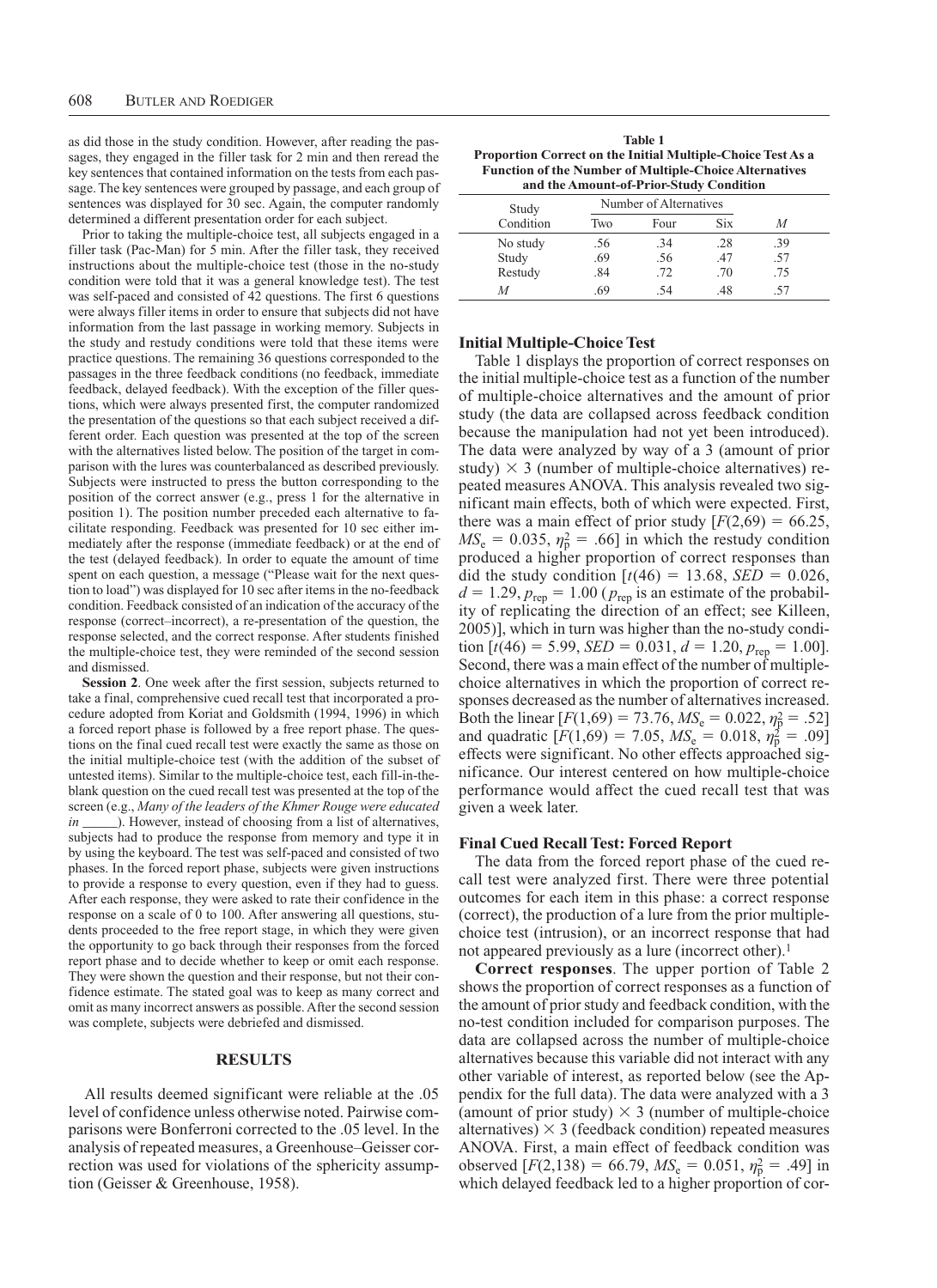|                    |            |                | <b>Table 2</b><br><b>Proportion Correct on the Final Cued Recall Test</b><br>As a Function of Amount-Of-Prior-Study and Feedback<br><b>Conditions (Including the No-Test Condition)</b> |                     |     |
|--------------------|------------|----------------|-----------------------------------------------------------------------------------------------------------------------------------------------------------------------------------------|---------------------|-----|
|                    |            |                | <b>Feedback Condition</b>                                                                                                                                                               |                     |     |
| Study<br>Condition | No<br>Test | No<br>Feedback | Immediate<br>Feedback                                                                                                                                                                   | Delayed<br>Feedback | M   |
|                    |            |                | Forced Report                                                                                                                                                                           |                     |     |
| No study           | .10        | .18            | .42                                                                                                                                                                                     | .57                 | .32 |
| Study              | .11        | .33            | .43                                                                                                                                                                                     | .54                 | .35 |
| Restudy            | .22        | .41            | .50                                                                                                                                                                                     | .57                 | .43 |
| M                  | .14        | .31            | .45                                                                                                                                                                                     | .56                 | .37 |
|                    |            |                | Free Report                                                                                                                                                                             |                     |     |
| No study           | .04        | .12            | .39                                                                                                                                                                                     | .52                 | .27 |
| Study              | .06        | .28            | .38                                                                                                                                                                                     | .50                 | .31 |
| Restudy            | .16        | .35            | .46                                                                                                                                                                                     | .52                 | .37 |
| M                  | .09        | .25            | .41                                                                                                                                                                                     | .51                 | .32 |

Note—Data have been collapsed across the number of initial multiplechoice alternatives.

rect responses than did immediate feedback  $[t(71) = 4.79]$ , *SEM* = 0.022,  $d = .56$ ,  $p_{rep} = 1.00$ ] and immediate feedback was higher than no feedback  $[t(71) = 6.40, SEM =$ 0.022,  $d = .69$ ,  $p_{\text{rep}} = 1.00$ ]. Second, there was a marginally significant main effect of prior study  $[F(2,69) = 2.92,$  $MS_e = 0.197$ ,  $p = .06$ ]. Pairwise comparisons showed only one significant difference: The restudy condition led to a higher proportion of correct responses than did the no-study condition  $[t(46) = 3.02, SEM = 0.035, d =$ .75,  $p_{\text{rep}} = .98$ ]. Finally, there was also a significant interaction between the feedback condition and prior study  $[F(4, 138) = 5.77, M S<sub>e</sub> = 0.051, \eta<sub>p</sub><sup>2</sup> = .14]$ . The proportion of correct responses increased substantially as the amount of prior study increased (i.e., going from no study to study to restudy) in the no-feedback condition, but not in the delayed-feedback condition. In fact, in the delayedfeedback condition, it did not matter whether students had previously studied the material at all; performance was roughly the same in all three of the study conditions. Finally, the proportion of correct responses differed only slightly as a function of the number of multiple-choice alternatives (see the Appendix). There was a numerical trend in the no-feedback condition in which the proportion of correct responses decreased as the number of multiplechoice alternatives increased. However, the linear trend did not reach significance when tested with an ANOVA conducted on the data from no-feedback condition alone  $[F(1,69) = 2.60, MS_e = 0.048, p = .11]$ . Nevertheless, the numerical trend was in the right direction, and there may have been insufficient power to detect the effect (observed power  $= .36$ ). Other research making this comparison has found effects of roughly the same size as that seen in the present study (e.g., Roediger & Marsh, 2005). No other effects approached significance. Although the main analyses did not include the no-test control condition, an additional *t* test revealed that the no-feedback condition (which received a test) produced a significantly greater proportion of correct responses than did the no-test condition  $[t(71) = 9.11, SEM = 0.018, d = .97, p_{rep} = 1.00]$ , showing the basic testing effect.

**Intrusions**. The upper portion of Table 3 displays the proportion of intrusions made on the cued recall test as a function of the amount-of-prior-study and feedback conditions, with the no-test condition included for comparison purposes (the data are again collapsed across the number of multiple-choice alternatives because this variable did not interact with any other variable of interest, as reported below; see the Appendix). The data were again analyzed by a 3 (amount of prior study)  $\times$  3 (number of multiple-choice alternatives)  $\times$  3 (feedback condition) repeated measures ANOVA. Several significant effects emerged. First, there was a main effect of feedback condition  $[F(2,138) = 22.62, MS_e = 0.031,$  $\eta_p^2 = .25$ ] in which no feedback produced a significantly higher proportion of intrusions than did the immediate feedback  $[t(71) = 5.90, SEM = 0.018, d = .65, p_{rep} =$ .99] and delayed feedback  $[t(71) = 4.65, SEM = 0.019,$  $d = .81, p_{\text{rep}} = 1.00$ . Second, a main effect of prior study was observed  $[F(2,69) = 3.07, MS_e = 0.034, \eta_p^2 = .08]$ in which the no-study condition led to the production of more lures than did the restudy condition  $[t(46) = 2.45]$ , *SEM* = 0.016,  $d = .35$ ,  $p_{rep} = .95$ ]. Third, there was a linear trend in the number of multiple-choice alternatives  $[F(1,69) = 5.30, MS_e = 0.039, \eta_p^2 = .07]$  in which a greater number of alternatives led to a higher proportion of intrusions, as shown in the Appendix. Finally, there was an interaction between prior study and feedback condition  $[F(4,138) = 5.88, MS_e = 0.031, \eta_p^2 = .15]$ . Greater amount of prior study decreased the proportion of intrusions in the no-feedback condition (as in Roediger & Marsh, 2005), but the amount of prior study was neutralized by feedback, which reduced the number of intrusions. No other effects reached significance. As before, the main analysis did not include the no-test condition, but an additional *t* test confirmed that the nofeedback condition produced a higher proportion of intrusions than did the no test control condition in which no lures had been shown  $[t(71) = 4.49, SEM = 0.019,$  $d = .65$ ,  $p_{\text{rep}} = .99$ ]. Feedback on the multiple-choice test reduced lure intrusions to this baseline level.

**Table 3 Proportion Intrusions on the Final Cued Recall Test As a Function of Amount-of-Prior-Study and Feedback Conditions (Including the No-Test Condition)**

|                    | o<br><b>Feedback Condition</b>           |     |                       |                     |     |  |
|--------------------|------------------------------------------|-----|-----------------------|---------------------|-----|--|
| Study<br>Condition | N <sub>0</sub><br>No<br>Feedback<br>Test |     | Immediate<br>Feedback | Delayed<br>Feedback | M   |  |
|                    |                                          |     | Forced Report         |                     |     |  |
| No study           | .17                                      | .32 | .14                   | .13                 | .19 |  |
| Study              | .16                                      | .25 | .18                   | .13                 | .18 |  |
| Restudy            | .15                                      | .16 | .14                   | .15                 | .15 |  |
| $\overline{M}$     | .16                                      | .24 | .15                   | .14                 |     |  |
|                    |                                          |     | Free Report           |                     |     |  |
| No study           | .05                                      | .19 | .07                   | .07                 | .10 |  |
| Study              | .06                                      | .15 | .08                   | .07                 | .09 |  |
| Restudy            | .05                                      | .08 | .09                   | .07                 | .07 |  |
| M                  | .05                                      | .14 | .08                   | .07                 | .09 |  |

Note—Data have been collapsed across the number of initial multiplechoice alternatives.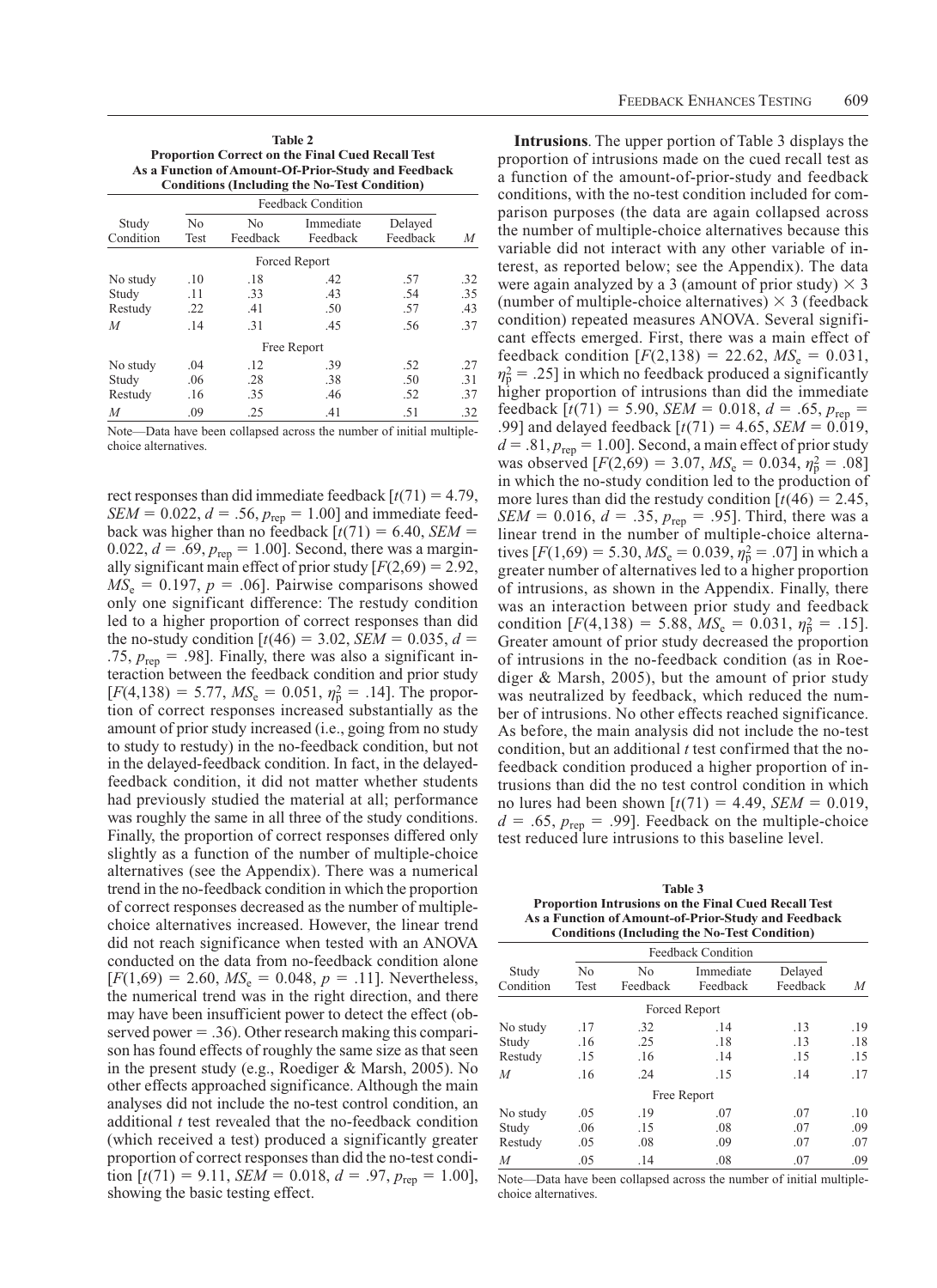# **Final Cued Recall Test: Free Report2**

In the free report phase, subjects had the option of keeping or omitting each response they made during the forced report phase. The subsequent analysis focuses on the responses that subjects chose to keep in order to examine the extent to which students believed that the information learned on the multiple-choice test was true. The free report phase follows the forced report phase and could be affected by the earlier phase, so the data and analysis presented below should be interpreted with this influence in mind.

**Correct responses**. The lower portion of Table 2 displays the proportion of correct responses kept during the free report phase as a function of prior study and feedback condition (including the no-test condition for comparison).<sup>3</sup> A 3 (amount of prior study)  $\times$  3 (feedback condition) repeated measures ANOVA was conducted, and it revealed the same effects as did the forced report analysis: a main effect of feedback condition  $[F(2,138) = 77.634, MS<sub>e</sub> =$ 0.017,  $\eta_p^2 = .53$ ], a marginally significant main effect of prior study  $[F(2,69) = 2.762, MS_e = 0.065, p = .07]$ , and an interaction between the prior study and feedback conditions  $[F(4,138) = 6.053, MS<sub>e</sub> = 0.0167, \eta<sub>p</sub><sup>2</sup> = .15]$ . This interaction appears to be driven by the no-feedback condition in the same manner as that in the forced report data. The only difference between the forced and free results is that the proportion correct in each cell has decreased by between 3% and 6% in free report due to response withholding. When report option (forced, free) was entered into the analysis as a within-subjects variable, a main effect of report option did emerge  $[F(1,69) = 82.67, MS_e = 0.004,$  $\eta_p^2 = .55$ ], indicating that free report instructions led to a reduction in the proportion of correct responses. Report option did not interact with any of the other factors.

**Intrusions**. The lower portion of Table 3 displays the proportion of intrusions kept during the free report phase as a function of the prior-study and feedback conditions (including the no-test condition). A 3 (amount of prior study)  $\times$  3 (feedback condition) repeated measures ANOVA revealed a main effect of feedback condition  $[F(2,138) =$ 16.65,  $MS_e = 0.007$ ,  $\eta_p^2 = .19$ ] and an interaction between prior study and feedback condition  $[F(4,138) = 4.352]$ ,  $MS_e = 0.007$ ,  $\eta_p^2 = .11$ ]. This interaction probably represents the differential effect of the amount of prior study on the no-feedback condition. A greater amount of prior study decreased the proportion of intrusions in the no-feedback condition, but had no effect on any of the other feedback conditions. Overall, students managed to reduce the proportion of intrusions relative to the forced report phase, and the magnitude of this reduction differed slightly across the feedback conditions. When report option (forced, free) was entered into the analysis, a main effect of report option emerged  $[F(1,69) = 229.90, MS_e = 0.005, \eta_p^2 = .77]$ , indicating that subjects were able to reduce the proportion of intrusions in free report as opposed to forced report. Report option did not interact with any of the other factors.

# **Final Cued Recall: Confidence**

Performance on the final cued recall test was compared with the confidence estimate given by subjects during the forced report phase. The subjects were asked to rate their confidence in each response on a scale of 0–100, in which "0" indicated no confidence (i.e., a pure guess) and "100" indicated that the response was definitely correct. Of interest was whether any of the manipulated variables would influence the subjects' ability to assess the accuracy of their knowledge. Feedback on the multiple-choice test increased the subjects' ability to assess the accuracy of their responses on the cued recall test, as indicated by the absolute correspondence between proportion correct and confidence estimate. The overall mean proportions correct for the delayed-feedback  $(M = .56)$  and immediate-feedback  $(M = .49)$  conditions were almost identical to the mean confidence estimate (means of 55 and 46, respectively). In contrast, the overall mean proportion correct in the notest ( $M = .14$ ) and no-feedback ( $M = .31$ ) conditions was lower than the mean confidence estimate (means of 23 and 39, respectively), indicating overconfidence. The relationship between performance and confidence did not differ as a function of any of the other variables.

Mean confidence estimates were also computed for the intrusions produced on the forced cued recall test. Numerically, there was little difference between the confidence estimates in the no-feedback  $(M = 42)$ , immediate-feedback  $(M = 38)$ , and delayed-feedback  $(M = 38)$  conditions. However, subjects assigned greater confidence to intrusions produced in these three conditions (overall  $M = 39$ ) than to those in the no-test condition  $(M = 26)$   $[t(71) =$ 4.11, *SEM* = 2.98,  $d = .56$ ,  $p_{rep} = .99$ ]. Thus, prior exposure to lure items on the multiple-choice test seemed to increase confidence in the intrusion responses.

### **Conditional Analyses4**

Conditional analyses were conducted to investigate the relationship between performance on the initial multiple-choice test and on the final cued recall test. Of interest was how response outcome on the multiple-choice test (correct–incorrect) influenced the production of correct responses on the final cued recall test as a function of the amount-of-prior-study and testing conditions. One question was whether the overall pattern of results obtained in the main analyses (e.g., the superiority of delayed feedback) would hold for both items that were initially correct and those that were incorrect. For the purposes of these conditional analyses, the data were again collapsed across the number of multiple-choice alternatives.

Table 4 displays the proportion of correct responses on the cued recall test for items that were correctly and incorrectly answered on the initial multiple-choice test as a function of prior-study and feedback conditions. For items that were answered correctly on the multiple-choice test, delayed feedback led to a higher proportion of correct responses on the cued recall test than did immediate feedback, which in turn produced a higher proportion than did no feedback. For the most part, increases in the amount of prior study had little effect on the maintenance of correct responses from multiple choice to final cued recall. The only exception was the no-study–no-feedback condition, which produced a much lower proportion of correct responses than did the other prior-study conditions that did not receive feedback. For items that were initially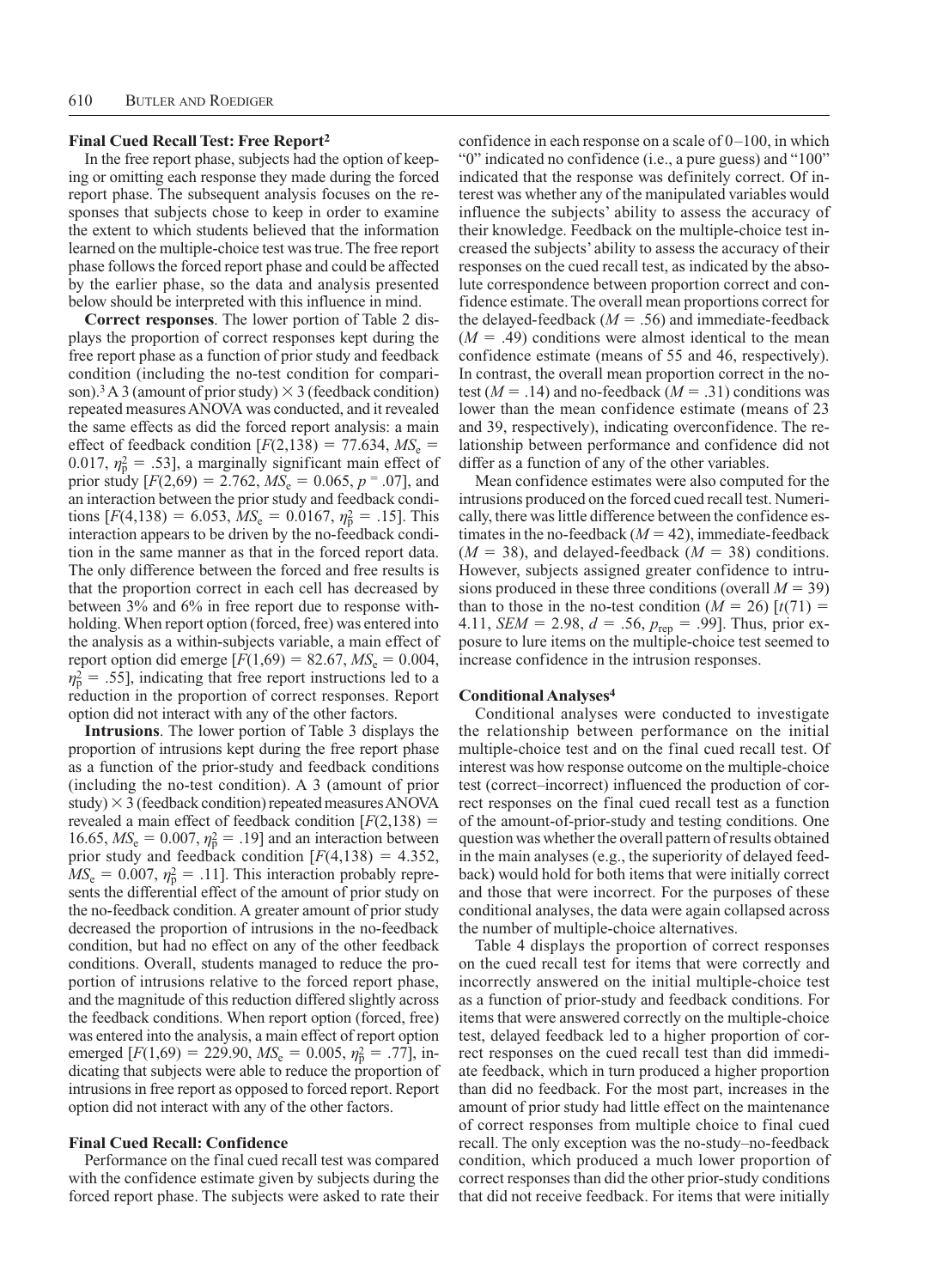#### **Table 4**

**Proportion of Correct Responses on the Final Cued Recall Test for Items That Were Correctly and Incorrectly Answered on the Initial Multiple-Choice (MC) Test As a Function of Amount-of-Prior-Study Condition and Feedback Condition**

|                                                  |     | <b>Feedback Condition</b> | M   |                     |
|--------------------------------------------------|-----|---------------------------|-----|---------------------|
| N <sub>0</sub><br>Study<br>Condition<br>Feedback |     | Immediate<br>Feedback     |     | Delayed<br>Feedback |
|                                                  |     | MC-Correct                |     |                     |
| No Study                                         | .35 | .53                       | .61 | .50                 |
| Study                                            | .56 | .52                       | .64 | .57                 |
| Restudy                                          | .52 | .57                       | .62 | .57                 |
| Mean                                             | .50 | .55                       | .63 | .56                 |
|                                                  |     | MC-Incorrect              |     |                     |
| No Study                                         | .08 | .35                       | .53 | .31                 |
| Study                                            | .07 | .27                       | .41 | .24                 |
| Restudy                                          | .12 | .30                       | .35 | .25                 |
| Mean                                             | .08 | .31                       | .46 | .28                 |

Note—All data are for performance under forced report instructions.

answered incorrectly, a similar overall pattern emerged among the testing conditions: Delayed feedback produced the highest proportion of correct responses, followed by immediate feedback and no feedback. The amount of prior study did not have clear overall effects on performance. However, the magnitude of the differences between the testing conditions appears to be attenuated as the amount of prior study increases.

Thus, the superiority of delayed feedback in comparison with immediate feedback that emerged in the main analyses held for both items that were initially correct and those that were incorrect on the multiple-choice test. The benefit of providing feedback (either delayed or immediate) as opposed to not providing feedback also held for both sets of items. The impact of increasing the amount of prior study was less clear, but this is probably because prior study increases correct performance and decreases errors on the initial test. Of course, conditional analyses are always subject to item-selection artifacts, and the results presented previously should be interpreted with this caution in mind. Still, delayed feedback on the multiple-choice test provided consistently better performance on the final cued recall test whether or not the multiple-choice item was correctly answered.

#### **Discussion**

The present experiment investigated the predictions that feedback on a multiple-choice test would enhance the testing effect for items answered correctly and reduce or eliminate negative effects on items answered incorrectly, as assessed on a cued recall test given a week later. Our findings confirmed these hypotheses. We replicated several previous findings within a single experiment and found novel interactions between two of the three variables being investigated. First, a testing effect emerged on the final cued recall test: Students performed better on items that were tested on the prior multiple-choice test than on items not initially tested, regardless of the amount of prior study or feedback. Second, when items were tested and

feedback was not given, the pattern of performance on the cued recall test was largely determined by performance on the initial multiple-choice test. Greater amounts of prior study led to a higher proportion of correct responses in cued recall, but the number of multiple-choice alternatives did not have a significant effect on correct responses. Less prior study and a greater number of initial multiple-choice alternatives resulted in a higher proportion of intrusions, as in prior research (Butler et al., 2006; Roediger & Marsh, 2005). Third, the initial predictions regarding the effect of feedback on performance were substantiated: Feedback on the multiple-choice test increased the proportion of correct responses on the final cued recall test, whereas the proportion of intrusions was sharply reduced. Delayed feedback led to a higher proportion of correct responses than did immediate feedback, but both feedback schedules were equally effective at reducing the amount of misinformation acquired. Finally, when given the option of free report, subjects succeeded in reducing the proportion of intrusions reported; however, they also eliminated many correct responses. These results are discussed further in the subsequent sections, focusing first on the learning and retention of correct responses and then on the acquisition of misinformation. After placing the results in the context of other studies, we will conclude by discussing the implications of this research for educational practice.

# **The Learning and Retention**

#### **of Correct Responses**

We first consider performance in the no-feedback condition, which was conceptually the most similar to previous studies (Butler et al., 2006; Roediger & Marsh, 2005). Just as in the initial multiple-choice test, the proportion of correct responses on the cued recall test was influenced by both the amount of prior study and the number of multiple-choice alternatives. A greater amount of prior study led to a higher proportion of correct responses, replicating Roediger and Marsh (2005), who included a study–no study manipulation. The restudy condition in our experiment extends their finding by showing that increasing the amount of prior study (by selective restudying of facts) can enhance recall. Increasing the number of multiple-choice alternatives led to a lower proportion of correct responses on the cued recall test, but not significantly so. Previous studies have found significant effects in which a greater number of alternatives led to a lower proportion of correct responses on a subsequent recall test (e.g., Butler et al., 2006; Roediger & Marsh, 2005; but see Whitten & Leonard, 1980). However, these effects tend to be relatively small in size, presumably because as more lures are included, the plausibility of each additional lure decreases. Nevertheless, the numerical trend was in the predicted direction in the present study, suggesting that greater power may have been needed to detect this effect.

When compared with the no-test condition, the nofeedback condition also shows the mnemonic benefit of taking a prior multiple-choice test. Retrieval of the correct response on the multiple-choice test helped students to learn and retain that response, which is no surprise because the testing effect is generally quite robust (see Roediger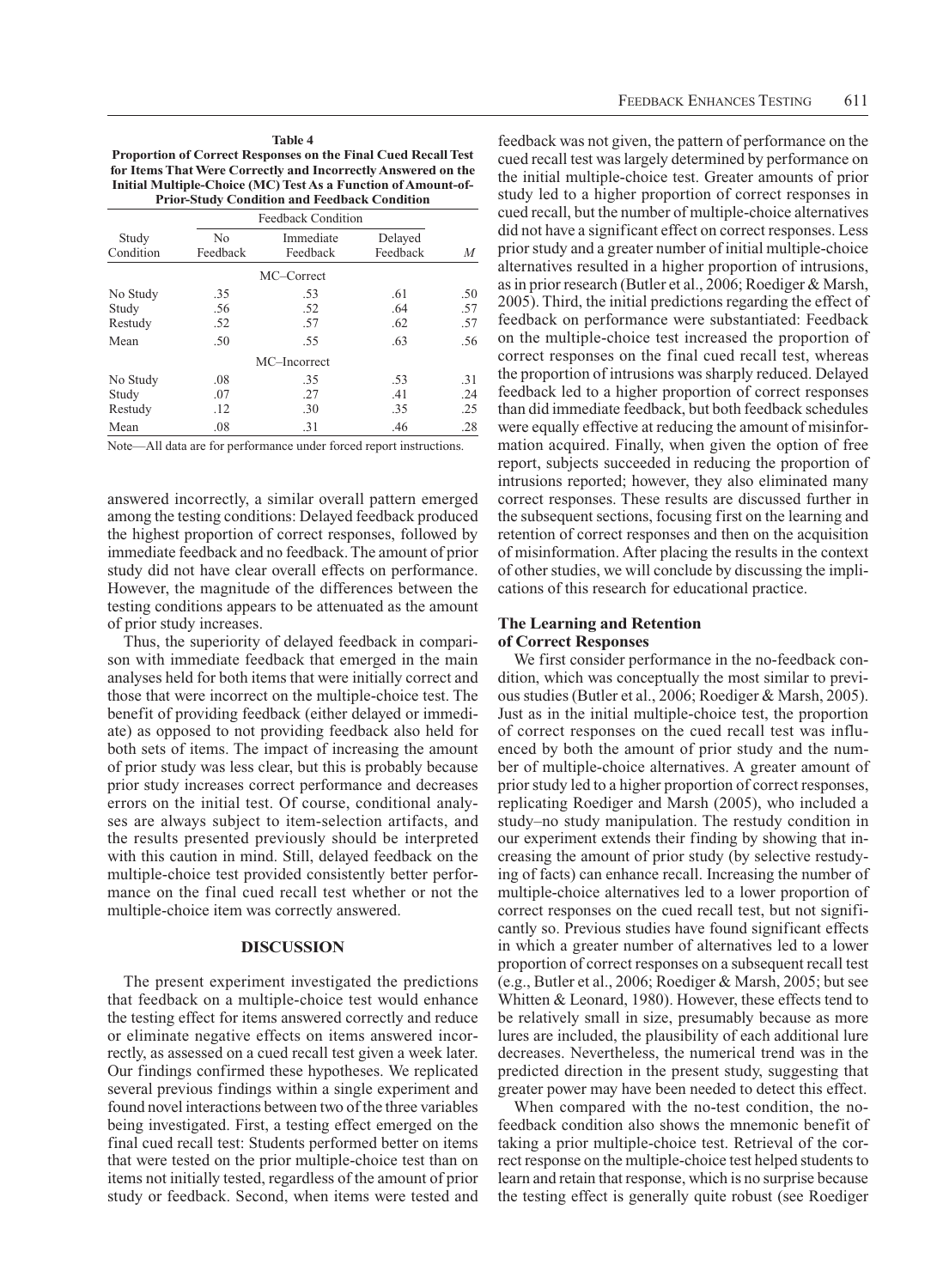& Karpicke, 2006a). However, a more stringent way of assessing the benefits of testing is to take into account any negative effect that occurs as a result of multiple-choice testing. When both correct responses and intrusions are considered, there is usually still a net benefit of testing (see, e.g., Roediger & Marsh, 2005). Thus, it is surprising to find that in the no-study–no-feedback condition of the present experiment, the proportion of intrusions produced  $(M = .32)$  was substantially greater than the proportion of correct responses ( $M = .18$ ). Although the no-study–notest condition produced fewer correct responses  $(M = .10)$ , it also produced fewer (spontaneous) intrusions  $(M = .17)$ . In other words, if students had not studied the material, they would have been worse off if they were tested than if not tested. Although a net benefit of prior testing was obtained in the study and restudy conditions, this negative effect of testing in this one condition is particularly important, because it indicates that there is a point at which multiplechoice testing ceases to be beneficial to students.

The testing effect observed in comparing the no-test and no-feedback conditions was enhanced by the provision of feedback. Both immediate and delayed feedback led to large gains in the proportion of correct responses on the cued recall test in comparison with the no-feedback condition. The added benefit of feedback is likely due to the correction of errors (Butterfield & Metcalfe, 2001; Pashler et al., 2005) and the maintenance of correct responses that otherwise might have been forgotten or switched to an attractive alternative (Butler et al., in press). Greater amounts of prior study led to a small increase in the proportion of correct responses in the immediate-feedback condition, but had no effect on the delayed-feedback condition (although the interaction was not statistically significant;  $p = .11$ ). Assuming the differential effect exists, a possible explanation derives from the *interference-perseveration theory* (Kulhavy, 1977; Kulhavy & Anderson, 1972; Kulhavy & Stock, 1989). According to this theory, immediate feedback produces response competition when the correct response is presented immediately after an incorrect response is made. With a greater amount of prior study, fewer incorrect responses are made; therefore, the potential for response competition to occur should decrease. In contrast, a delay in the presentation of feedback may allow incorrect responses to dissipate, making the correct response easier to learn and negating the impact of any differences in the number of incorrect responses made.

In accordance with this theory, the timing of feedback also had a large influence on the learning and retention of correct responses. Delayed feedback led to a higher proportion of correct responses (overall  $M = .56$ ) than did immediate feedback (overall  $M = .45$ ). The superiority of delayed feedback in the present results can best be explained by invoking two different—but compatible—theories. First, as was just noted, the interference-perseveration theory offers an explanation for why delayed feedback might also benefit initially incorrect responses (Kulhavy, 1977; Kulhavy & Anderson, 1972; Kulhavy & Stock, 1989). As explained above, this theory revolves around the idea that immediate feedback produces competition between the incorrect response and the presented correct response.

Accordingly, delayed feedback is more effective because it allows incorrect responses to dissipate, making the correct response easier to learn. A second theory posits that delayed feedback leads to better subsequent recall because it provides an additional spaced presentation of the material. The superiority of spaced (or distributed) study in comparison with massed study for enhancing the retention of verbal material has been well established (see Cepeda, Pashler, Vul, Wixted, & Rohrer, 2006, for a review). If a correct response to a test question is considered a study trial, then immediate feedback represents a massed study trial, and delayed feedback represents a spaced study trial. Thus, delayed feedback should be superior to immediate feedback for initially correct responses, but equally effective for initially incorrect responses for which both feedback timings would represent a spaced study trial (see, e.g., McConnell, Hunt, & Smith, 2006). However, delayed feedback led to a higher proportion of correct responses in the present study regardless of whether the initial response was correct or incorrect. Importantly, these two theories are not mutually exclusive, because the spaced presentation and interference-perseveration theories focus on the effect of feedback timing after correct and incorrect responses, respectively. Therefore, a combination of the two theories provides a comprehensive account of the present results.

As a final consideration, feedback also helped students to better gauge the accuracy of their responses on the final cued recall test. Students' ability to differentiate between correct and incorrect responses was explored through the absolute correspondence between the confidence estimates and the proportion of correct responses. This analysis revealed that subjects were almost perfectly calibrated for items in the delayed-feedback condition and only slightly overconfident in the immediate-feedback condition. However, students were highly overconfident in the no-test and no-feedback conditions. Thus, testing with feedback also helps students to judge better what they know and what they do not know.

# **The Acquisition of Misinformation**

Focusing first on the no-feedback condition, the proportion of intrusions produced on the forced report phase of the cued recall test was heavily influenced by both the prior study and number of alternatives variables. Decreasing the amount of prior study and/or increasing the number of alternatives led to a higher proportion of intrusions, replicating previous research (Butler et al., 2006; Roediger & Marsh, 2005). The overall pattern of intrusions closely resembled the incorrect response data from the multiplechoice test, suggesting that performance on the multiplechoice test mediated the influence of these two variables on the acquisition of misinformation. This conclusion is bolstered by the fact that 75% of the intrusions produced in the no-feedback condition were lures that had been (incorrectly) selected on the initial multiple-choice test (the other 25% were initially correct responses that were subsequently switched to lures on the cued recall test; see Butler et al., in press). Interestingly, the amount of misinformation acquired varied widely among the different conditions: Over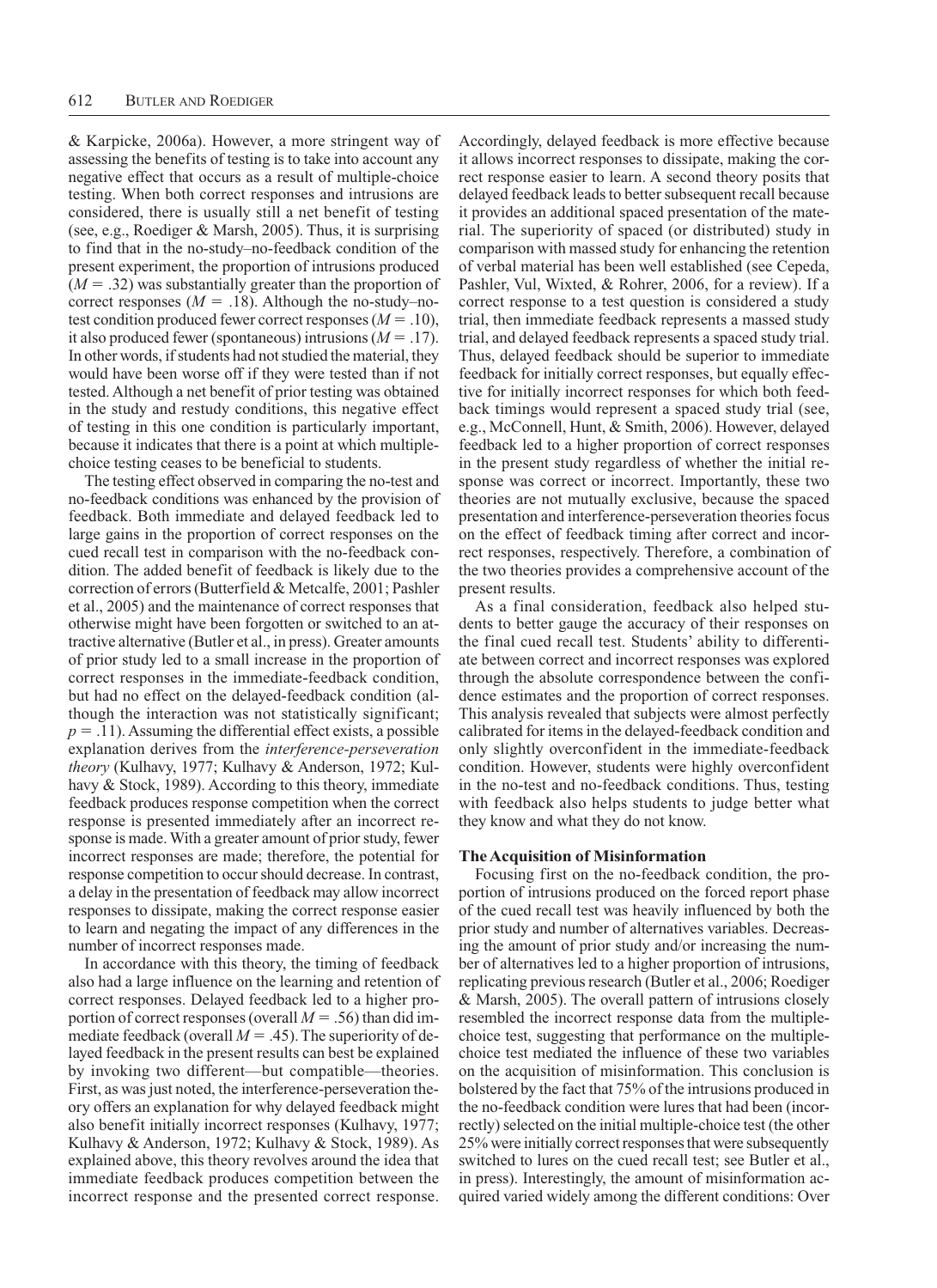a third of the responses in the no-study–six-alternative condition were intrusions ( $M = .38$ ), whereas only a rather small proportion in the restudy–two-alternative condition were intrustions  $(M = .14)$ . Note that the latter proportion was no greater than the overall mean in the no-test  $(M = .16)$  and feedback conditions (immediate feedback,  $M = .15$ ; delayed feedback,  $M = .14$ ). Theoretically, intrusions on the cued recall test likely result from lure responses blocking previously learned correct responses (or causing them to be unlearned), similar to the retroactive interference created in the misinformation paradigm (Loftus, Miller, & Burns, 1978) or the in classic A–B, A–D interference paradigm (McGeoch, 1932). Alternatively, the correct response may never have been learned, and people may just have guessed and learned the wrong response as a result. However, research suggests that errors resulting from faulty reasoning are much more likely to persist than are guesses (Huelser & Marsh, 2006).

When feedback was provided after the multiple-choice test, a very different pattern of results emerged. First, the overall amount of misinformation acquired was sharply reduced. Second, the effects observed in the no-feedback condition were neutralized: Neither the amount of prior study nor the number of multiple-choice alternatives had an influence on the proportion of intrusions produced. Armed with knowledge about whether their response was correct or incorrect (as well as the correct answer), subjects were able to correct many of their errors and refrain from producing the lures on the cued recall test. This result fits nicely with previous investigations that have demonstrated the error-correcting function of feedback (e.g., Butterfield & Metcalfe, 2001; Pashler et al., 2005). Furthermore, the timing of the feedback did not seem to matter: Immediate and delayed feedback were equally effective at reducing the amount of misinformation acquired. It might be argued that even with feedback, multiple-choice tests were harmful because a small but sizeable number of intrusions were produced (overall  $M = .15$ ) even with feedback on the multiple-choice test. However, we believe that this implication is erroneous; if the proportion of intrusions spontaneously produced in the no-test condition  $(M = .16)$  is used as a baseline, then it is clear that taking a multiple-choice test with feedback is no more harmful than not taking a multiple-choice test at all.

Another goal of the experiment was to investigate the extent to which students believe that the misinformation acquired from the multiple-choice test is true. Students' confidence estimates for intrusions indicated roughly the same level of confidence regardless of whether or not they had received feedback. This result indicates that feedback works in an all-or-none manner: If students do not successfully correct the error, then feedback does not diminish the potency of the misinformation. The only obvious difference in confidence estimates for intrusions was between the no-test condition ( $M = 26$ ) and the other three testing conditions (overall  $M = 39$ ), indicating that prior exposure to lures led to greater confidence in intrusions in comparison with intrusions that were spontaneously produced (presumably due to the familiarity of the lures). When students were allowed to revisit their forced report responses

and omit any responses they believed to be incorrect, they succeeded in reducing the proportion of intrusions, more than halving the number of lure items reported. However, this reduction in the proportion of intrusions was roughly equivalent across all the conditions, and the same overall pattern of effects that was obtained under forced report remained. That is, the no-feedback condition still produced the highest proportion of intrusions in comparison with the other conditions, and this proportion increased as the amount of prior study decreased. Remarkably, even under free report, subjects in the no-study–no-feedback condition decided to keep a large proportion of intrusions  $(M =$ .19). Overall, these results indicate that students strongly believed in the veracity of misinformation acquired during the multiple-choice test.

#### **Implications for Educational Practice**

The present experiment demonstrates that students acquire both correct and incorrect information from multiple-choice tests. Taking a multiple-choice test leads to a substantial benefit in retention of correct responses, but the exposure to misinformation in the form of multiple-choice lure items can lead to the intrusion of these lures on a subsequent test, especially when the lure is (incorrectly) endorsed on the initial multiple-choice test. The magnitude of these positive and negative effects is greater with little prior study and with increasing numbers of lures on the multiple-choice test. If the material has not been sufficiently studied prior to taking a multiple-choice test, or a test is made more difficult by increasing the number of alternatives, students acquire a greater amount of misinformation. Although these two factors have been emphasized in the present study, any factor that negatively affects performance on a multiple-choice test (e.g., test anxiety, time restrictions, increasing the attractiveness of lures, etc.) will probably have the same effect.

A pragmatic solution to the possible negative effects of multiple-choice tests is to ensure that students always receive feedback after testing. Feedback enhances the positive effects of taking a test and helps students correct their errors, thereby reducing the acquisition of misinformation. The latter outcome is especially important when the same questions and alternatives from a first test are reused on a later test, because the production of misinformation often increases the chance that it will be produced again on a later test (Roediger, Jacoby, & McDermott, 1996; Roediger, Wheeler, & Rajaram, 1993). One positive aspect of the present results is that feedback need not be given immediately; a delay in the presentation of feedback seems to be beneficial to learning. Of course, in our conditions, what we are calling delayed feedback is what many instructors who cannot use computerized testing would see as immediate feedback; students in our delayed feedback condition were actually given feedback soon after taking the test (but not immediately after answering each item). Further research will be needed to determine if feedback may cease to be effective if it is delayed for too long. For example, in many classroom settings, feedback on a test is provided a week or two after the test is given, in order to permit time for grading the test. Would feedback under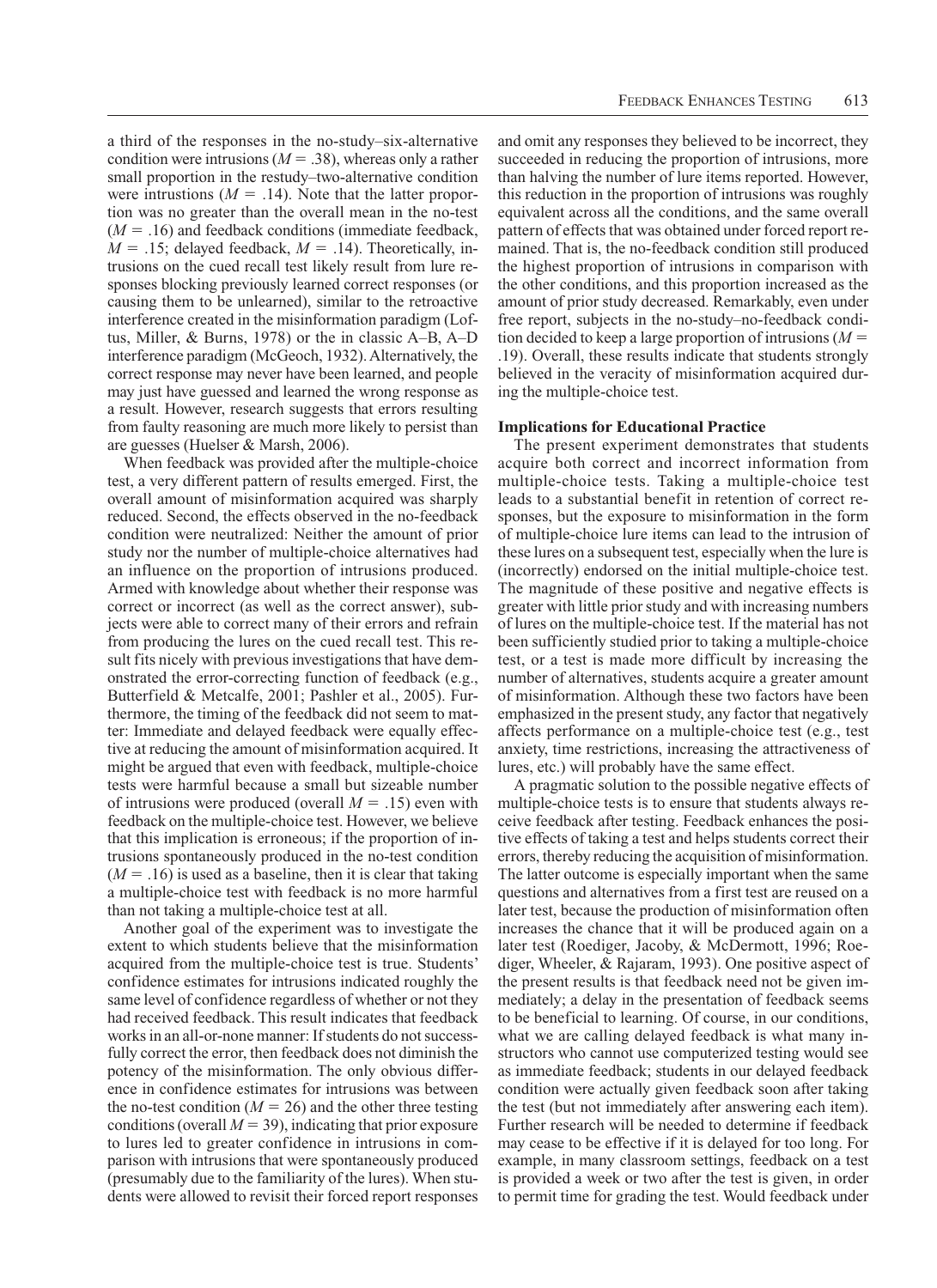these conditions lose its effectiveness or be even more effective?

One final consideration involves the type of to-belearned information used in the present study. Although our test questions focused on relatively basic factual information, the results of the present study probably extend to more complex conceptual information as well. The critical mechanism for promoting the retention of information is the successful retrieval of that information. Thus, if a test leads students to successfully retrieve conceptual information, then the retention of that conceptual information will be enhanced. Indeed, there is some evidence to suggest that testing on conceptual information leads to even bigger testing effects (Wildman & McDaniel, 2007). Marsh, Roediger, Bjork, and Bjork (2007) reported that both positive and negative effects of multiple-choice testing were apparent in complex materials when no feedback was given. We expect that effects of feedback would diminish errors in these complex materials—as with our current factual materials—but testing this conjecture must await future research.

In summary, the present research highlights the importance for educators to provide (briefly) delayed feedback following multiple-choice tests in order to maintain correct answers and to correct erroneous answers. Even students who have not studied the material thoroughly will benefit, at least for the information that is tested. Our results provide further evidence for the importance of judicious testing in order to enhance educational performance.

#### **Author Note**

We thank Patrick Flanagan for his help in collecting data. This research was supported with a Collaborative Activity Award from the James S. McDonnell Foundation and Grant R305H030339 from the Institute of Education Sciences. Correspondence may be addressed to A. C. Butler, Department of Psychology, Campus Box 1125, Washington University, One Brookings Drive, St. Louis, MO 63139-4899 (e-mail: butler@wustl.edu).

#### **References**

- Agarwal, P. K., Karpicke, J. D., Kang, S. H. K., Roediger, H. L., III & McDermott, K. B. (in press). Examining the testing effect with open- and closed-book tests. *Applied Cognitive Psychology*.
- American Psychological Association (2002). *Ethical priniciples of psychologists and code of conduct*. Retrieved June 1, 2003, from www .apa.org/ethics/code2002.html.
- ANGELL, G. W. (1949). The effect of immediate knowledge of quiz results on final examination scores in freshman chemistry. *Journal of Educational Research*, **42**, 391-394.
- Bangert-Drowns, R. L., Kulik, C. C., Kulik, J. A., & Morgan, M. (1991). The instructional effect of feedback in test-like events. *Review of Educational Research*, **61**, 213-238.
- BANGERT-DROWNS, R. L., KULIK, J. A., & KULIK, C. C. (1991). Effects of frequent classroom testing. *Journal of Educational Research*, **85**, 89-99.
- Bourne, L. E., Jr. (1957). Effect of information feedback and task complexity on the identification of concepts. *Journal of Experimental Psychology*, **54**, 201-207.
- Brackbill, Y., Bravos, A., & Starr, R. H. (1962). Delay-improved retention of a difficult task. *Journal of Comparative & Physiological Psychology*, **55**, 947-952.
- Brown, A. S. (1988). Experiencing misspellings and spelling performance: Why wrong isn't right. *Journal of Educational Psychology*, **80**, 488-494.
- Brown, A. S., Schilling, H. E. H., & Hockensmith, M. L. (1999).

The negative suggestion effect: Pondering incorrect alternative may be hazardous to your knowledge. *Journal of Educational Psychology*, **91**, 756-764.

- Butler, A. C., Karpicke, J. D., & Roediger, H. L., III (2007). The effect of type and timing of feedback on learning from multiple-choice tests. *Journal of Experimental Psychology: Applied*, **13**, 273-281.
- Butler, A. C., Karpicke, J. D., & Roediger, H. L., III (in press). Correcting a metacognitive error: Feedback enhances retention of low confidence correct responses. *Journal of Experimental Psychology: Learning, Memory, & Cognition*.
- Butler, A. C., Marsh, E. J., Goode, M. K., & Roediger, H. L., III (2006). When additional multiple-choice lures aid versus hinder later memory. *Applied Cognitive Psychology*, **20**, 941-956.
- BUTLER, A. C., & ROEDIGER, H. L., III (2007). Testing improves longterm retention in a simulated classroom setting. *European Journal of Cognitive Psychology*, **19**, 514-527.
- BUTTERFIELD, B., & METCALFE, J. (2001). Errors committed with high confidence are hypercorrected. *Journal of Experimental Psychology: Learning, Memory, & Cognition*, **27**, 1491-1494.
- CARRIER, M., & PASHLER, H. (1992). The influence of retrieval on retention. *Memory & Cognition*, **20**, 633-642.
- Cepeda, N. J., Pashler, H., Vul, E., Wixted, J. T., & Rohrer, D. (2006). Distributed practice in verbal recall tasks: A review and quantitative synthesis. *Psychological Bulletin*, **132**, 354-380.
- Dempster, F. N. (1989). Spacing effects and their implications for theory and practice. *Educational Psychology Review*, **1**, 309-330.
- Duchastel, P. C., & Nungester, R. J. (1982). Testing effects measured with alternate test forms. *Journal of Educational Research*, **75**, 309-313.
- Foos, P. W., & Fisher, R. P. (1988). Using tests as learning opportunities. *Journal of Educational Psychology*, **80**, 179-183.
- FREDERIKSEN, N. (1984). The real test bias: Influences of testing on teaching and learning. *American Psychologist*, **39**, 193-202.
- Geisser, S., & Greenhouse, S. W. (1958). An extension of Box's results on the use of *F* distribution in multivariate analysis. *Annals of Mathematical Statistics*, **29**, 885-891.
- Gilman, D. A. (1969). Comparison of several feedback methods for correcting errors by computer-assisted instruction. *Journal of Educational Psychology*, **60**, 503-508.
- Glover, J. A. (1989). The "testing" phenomenon: Not gone but nearly forgotten. *Journal of Educational Psychology*, **81**, 392-399.
- Huelser, B. J., & Marsh, E. J. (2006, November). *Does guessing on a multiple-choice test affect later cued recall?* Poster session presented at the annual meeting of the Psychonomic Society, Houston, TX.
- JACOBY, L. L., & HOLLINGSHEAD, A. (1990). Reading student essays may be hazardous to your spelling: Effects of reading incorrectly and correctly spelled words. *Canadian Journal of Psychology*, **44**, 345-358.
- Jones, H. E. (1923–1924). The effects of examination on the performance of learning. *Archives of Psychology*, **10**, 1-70.
- Killeen, P. R. (2005). An alternative to null-hypothesis significance tests. *Psychological Science*, **16**, 345-353.
- KORIAT, A., & GOLDSMITH, M. (1994). Memory in naturalistic and laboratory contexts: Distinguishing the accuracy-oriented and quantityoriented approaches to memory assessment. *Journal of Experimental Psychology: General*, **123**, 297-315.
- KORIAT, A., & GOLDSMITH, M. (1996). Monitoring and control processes in strategic regulation of memory accuracy. *Psychological Review*, **103**, 490-517.
- Kulhavy, R. W. (1977). Feedback in written instruction. *Review of Educational Research*, **47**, 211-232.
- Kulhavy, R. W., & Anderson, R. C. (1972). Delay-retention effect with multiple-choice tests. *Journal of Educational Psychology*, **63**, 505-512.
- KULHAVY, R. W., & STOCK, W. A. (1989). Feedback in written instruction: The place of response certitude. *Educational Psychology Review*, **1**, 279-308.
- KULIK, J. A., & KULIK, C. C. (1988). Timing of feedback and verbal learning. *Review of Educational Research*, **58**, 79-97.
- LOFTUS, E. F., MILLER, D. G., & BURNS, H. J. (1978). Semantic integration of verbal material into a visual memory. *Journal of Experimental Psychology: Human Learning & Memory*, **4**, 19-31.
- Marsh, E. J., Meade, M. L., & Roediger, H. L., III (2003). Learning facts from fiction. *Journal of Memory & Language*, **49**, 519-536.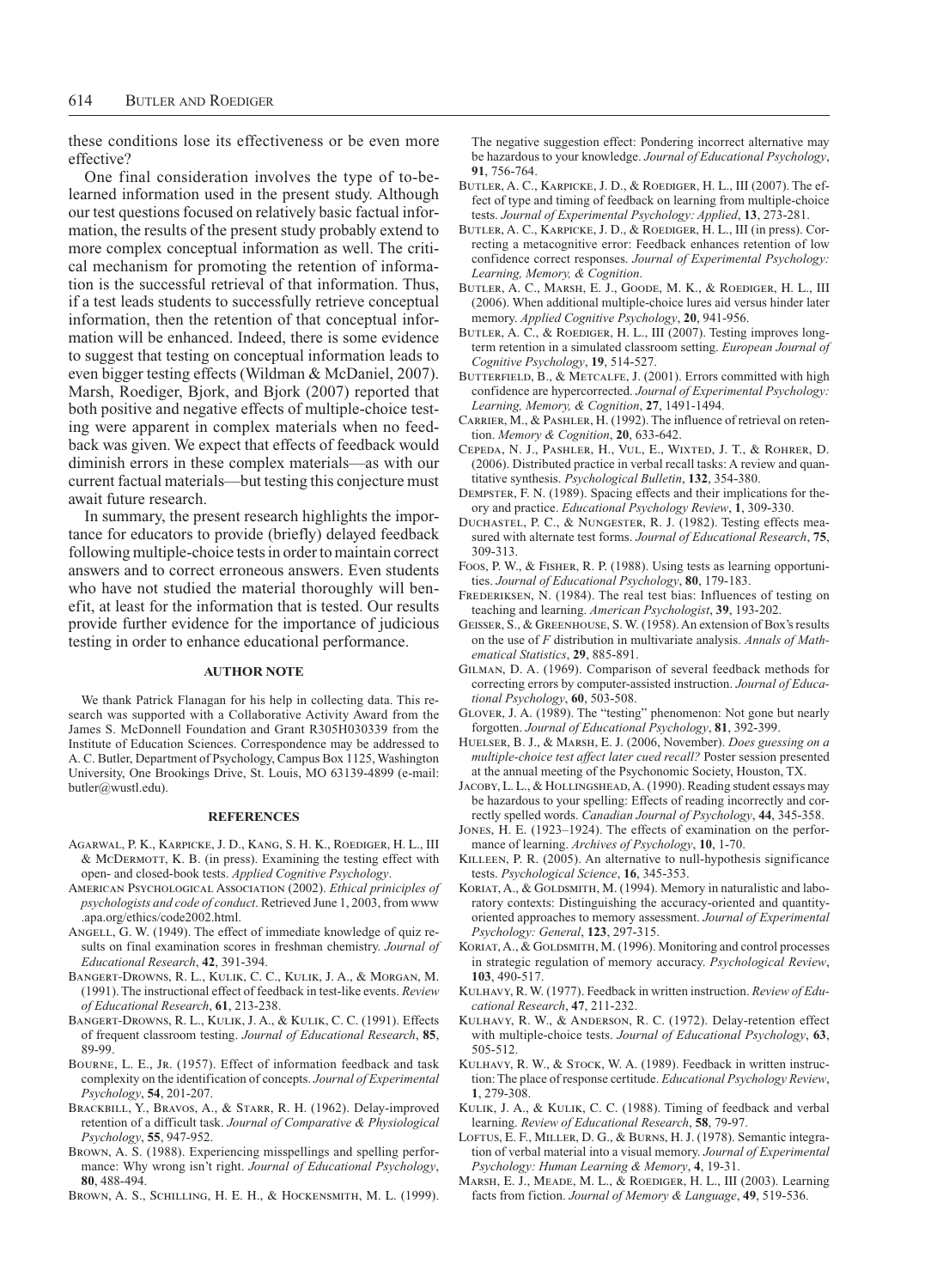- Marsh, E. J., Roediger, H. L., III, Bjork, R. A., & Bjork, E. L. (2007). The memorial consequences of multiple-choice testing. *Psychonomic Bulletin & Review*, **14**, 194-199.
- McConnell, M. D., Hunt, R. R., & Smith, R. E. (2006, May). *Differential effects of immediate and delayed feedback on test performance*. Paper presented at the annual meeting of the Midwestern Psychological Society, Chicago, IL.
- McDaniel, M. A., Anderson, J. L., Derbish, M. H., & Morrisette, N. (2007). Testing the testing effect in the classroom. *European Journal of Cognitive Psychology*, **19**, 494-513.
- McDaniel, M. A., & Fisher, R. P. (1991). Test and test feedback as learning sources. *Contemporary Educational Psychology*, **16**, 192-201.
- McDaniel, M. A., & Masson, M. E. J. (1985). Altering memory representations through retrieval. *Journal of Experimental Psychology: Learning, Memory, & Cognition*, **11**, 371-385.
- McGeoch, J. A. (1932). Forgetting and the law of disuse. *Psychological Review*, **39**, 352-370.
- McKeachie, W. J. (1999). *Teaching tips: Strategies, research, and theory for college and university teachers* (10th ed.). Boston: Houghton Mifflin.
- Paige, D. D. (1966). Learning while testing. *Journal of Educational Research*, **59**, 276-277.
- PASHLER, H., CEPEDA, N. J., WIXTED, J. T., & ROHRER, D. (2005). When does feedback facilitate learning of words? *Journal of Experimental Psychology: Learning, Memory, & Cognition*, **31**, 3-8.
- Roediger, H. L., III, Jacoby, J. D., & McDermott, K. B. (1996). Misinformation effects in recall: Creating false memories through repeated retrieval. *Journal of Memory & Language*, **35**, 300-318.
- ROEDIGER, H. L., III, & KARPICKE, J. D. (2006a). The power of testing memory: Basic research and implications for educational practice. *Perspectives on Psychological Science*, **1**, 181-210.
- ROEDIGER, H. L., III, & KARPICKE, J. D. (2006b). Test-enhanced learning: Taking memory tests improves long-term retention. *Psychological Science*, **17**, 249-255.
- ROEDIGER, H. L., III, & MARSH, E. J. (2005). The positive and negative consequences of multiple-choice testing. *Journal of Experimental Psychology: Learning, Memory, & Cognition*, **31**, 1155-1159.
- ROEDIGER, H. L., III, & PAYNE, D. G. (1985). Recall criterion does not affect recall level or hypermnesia: A puzzle for generate/recognize theories. *Memory & Cognition*, **13**, 1-7.
- Roediger, H. L., III, Wheeler, M. A., & Rajaram, S. (1993). Remembering, knowing and reconstructing the past. In D. L. Medin (Ed.), *The psychology of learning and motivation: Advances in research and theory* (Vol. 30, pp. 97-134). New York: Academic Press.
- Schneider, W., Eschman, A., & Zuccolotto, A. (2002). E-Prime reference guide. Pittsburgh: Psychology Software Tools, Inc.
- SCHOOLER, J. W., FOSTER, R. A., & LOFTUS, E. F. (1988). Some deleterious consequences of the act of recollection. *Memory & Cognition*, **16**, 243-251.
- SCHROTH, M. L. (1977). Effects of informative feedback and active training upon concept attainment. *Psychological Reports*, **40**, 647-653.
- Skinner, B. F. (1954). The science of learning and the art of teaching. *Harvard Educational Review*, **24**, 86-97.
- STURGES, P. T. (1969). Verbal retention as a function of the informativeness and delay of informative feedback. *Journal of Educational Psychology*, **60**, 11-14.
- Sullivan, H. J., Schutz, R. E., & Baker, R. L. (1971). Effects of re-

inforcement contingencies. *American Educational Research Journal*, **8**, 135-141.

- Surber, J. R., & Anderson, R. C. (1975). Delay-retention effect in natural classroom settings. *Journal of Educational Psychology*, **67**, 170-173.
- TAIT, K., HARTLEY, J. R., & ANDERSON, R. C. (1973). Feedback procedures in computer-assisted arithmetic instruction. *British Journal of Educational Psychology*, **43**, 161-171.
- Toppino, T. C., & Luipersbeck, S. M. (1993). Generality of the negative suggestion effect in objective tests. *Journal of Educational Psychology*, **86**, 357-362.
- Tulving, E. (1967). The effects of presentation and recall of material in free-recall learning. *Journal of Verbal Learning & Verbal Behavior*, **6**, 175-184.
- Wheeler, M. A., & Roediger, H. L., III. (1992). Disparate effects of repeated testing: Reconciling Ballard's (1913) and Bartlett's (1932) results. *Psychological Science*, **3**, 240-245.
- WHITTEN, W. B., & LEONARD, J. M. (1980). Learning from tests: Facilitation of delayed recall by initial recognition alternatives. *Journal of Experimental Psychology: Human Learning & Memory*, **6**, 127-134.
- Wildman, K., & McDaniel, M. A. (2007, August). *Test-enhanced learning for facts and concepts*. Poster session presented at the annual meeting of the American Psychological Association, San Francisco.

#### **Notes**

1. Performance in a given response category is dependent on performance in the other two response categories (e.g., the proportion of incorrect other responses is necessarily determined by the proportion correct and intrusions). The analysis of incorrect other responses is not reported because the measure was not of primary interest and would be redundant with other measures, but the data can be found in the Appendix. We include the Appendix to provide a complete summary of the forced recall results.

2. As in the forced report phase, there were three possible outcomes for each response: correct, intrusion, or incorrect other. However, unlike the forced report phase, these various response outcomes are potentially independent of each other because a response could also be omitted. The analyses of incorrect other responses are not presented because subjects kept very few of these responses (overall  $M = .10$ ) and there were no significant differences between any of the conditions. The proportions reported for the free report performance were computed by dividing the number of items kept by the total number of items in that condition of the experiment (i.e., not the total number of items that were kept).

3. The number of multiple-choice alternatives factor was initially included in all of the free report analyses. However, this factor did not produce any main effects and did not interact with any of the other factors. Thus, all the free report data were collapsed across the number of multiple-choice alternatives for the sake of brevity.

4. The conditional analyses were conducted on the aggregated data (i.e., across subjects) rather than the alternative method of computing conditionalized means for each individual subject. This method was used in order to avoid the problem of how to replace or estimate a mean for individual subjects when they did not produce any observations in one of the conditionalized cells (e.g., "correct on final cued recall given incorrect on initial multiple choice"). Because we used this form of analysis, inferential statistics could not be computed on the data. They should be considered descriptive.